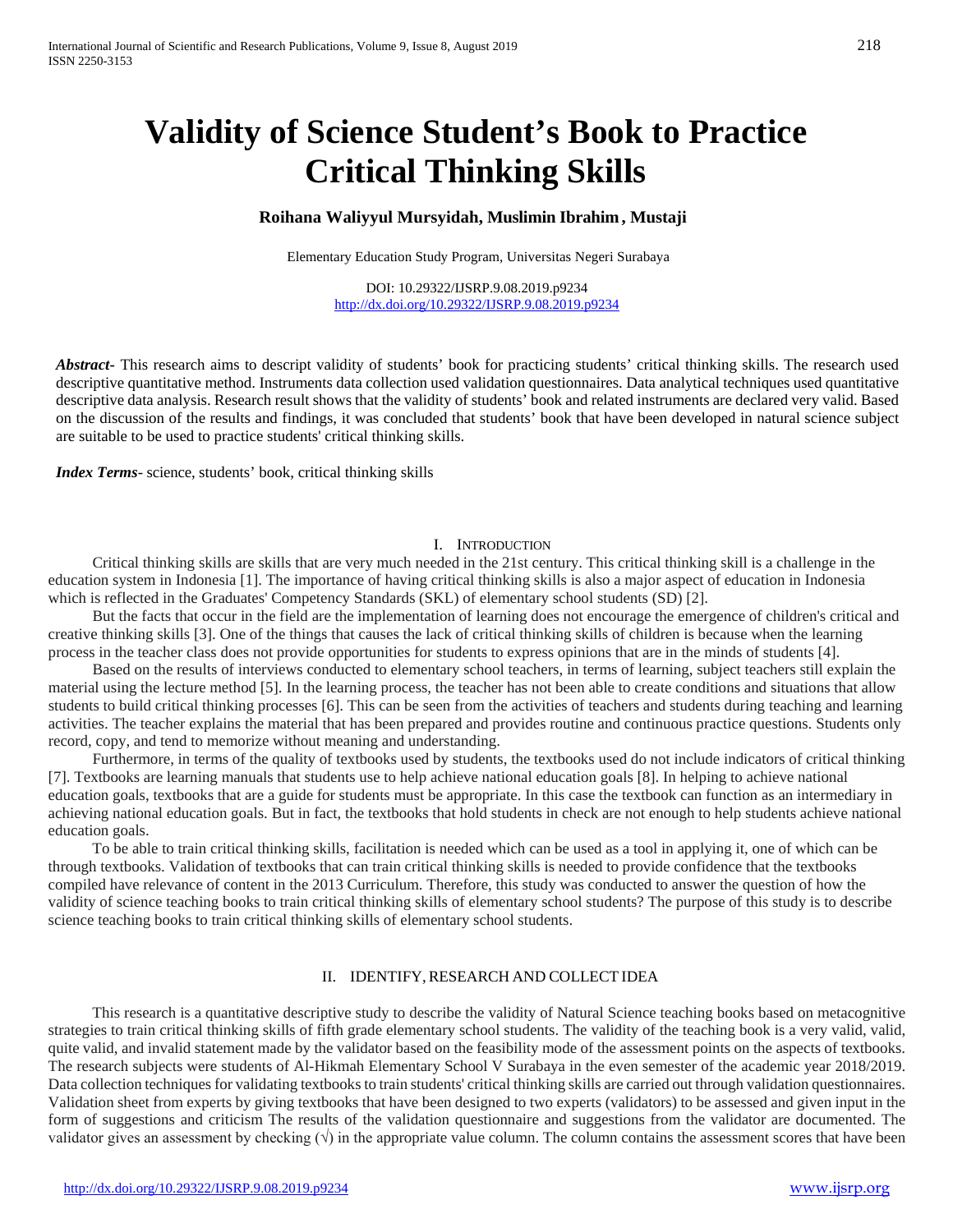determined, on each validation sheet there are four categories, namely: (a) not good (value 1), (b) quite good (value 2), (c) good (value 3), and ( d) very good (value 4).

Analysis of data from the teaching book validation was obtained through the values on the expert validation questionnaire sheet. This analysis is done by averaging the scores of each component given by the validators. Data analysis techniques model validation includes textbook validation instruments to train students' critical thinking skills. The data obtained were analyzed by the average score of each aspect. The results of the validation conducted by the validator indicate that the validated textbooks are valid to train students' critical thinking skills.

## III. RESULT AND DISCUSSION

This textbook is validated by two validators who are experts in the fields of basic education and learning technology. Validation of textbooks includes the components of content feasibility, components of feasibility of presentation, components of language feasibility, and components of the feasibility of graphics.

## A. Component of Feasibility to Fill

The details of the results of the validation of the science textbook developed in the component eligibility content by the two validators are presented in table 1.

|     |                                                                                    | Score     |                |     |            |
|-----|------------------------------------------------------------------------------------|-----------|----------------|-----|------------|
| No. | <b>Assessment Aspect</b>                                                           | $\rm V_1$ | $V_2$          | M   | K          |
| 1.  | Completeness of material                                                           | 4         | $\overline{4}$ | 4   | Very Valid |
| 2.  | Material depth                                                                     | 3         | 4              | 3.5 | Valid      |
| 3.  | Accuracy of facts, concepts and<br>principles                                      | 4         | 4              | 4   | Very Valid |
| 4.  | suitability<br>of<br>and<br>Accuracy<br>examples/illustrations<br>and<br>questions | 3         | 4              | 3.5 | Valid      |
| 5.  | Free of SARA, pornography and<br>bias                                              | 3         | 4              | 3.5 | Valid      |
|     | Validity category mode                                                             |           |                |     | Valid      |

Keterangan:

 $V1 = Validator 1$ 

 $V2 = Validator 2$ 

M = Mean value of two validators<br>  $K =$ Category

 $=$  Category

The results of the validation component of the content obtained from the two validators can be used with a slight revision. Suggestions obtained from the two validators are presented in Table 2.

Table 2. Suggestions for revision of textbooks based on the component of content igibility

| Validator   | Suggestions                                                    | <b>Revision</b>                                                                                      |
|-------------|----------------------------------------------------------------|------------------------------------------------------------------------------------------------------|
| Validator 1 | Water cycle testing steps need<br>to be reviewed. Use easy-to- | The material used in the water cycle experiment<br>step is replaced using easily available materials |
|             | use ingredients                                                |                                                                                                      |

Based on the data presented in the table 2 . , in terms of the components of content feasibility , the IPA teaching book received an assessment from both validators with the validity of the textbook category category.

## *B. Component of Content Feasibility*

The results of the validation component of the presentation feasibility obtained from both validators can be used (without revision). However, there is one input from the validator 2 to revise the deficiencies in the science teaching book that will be presented in the third paragraph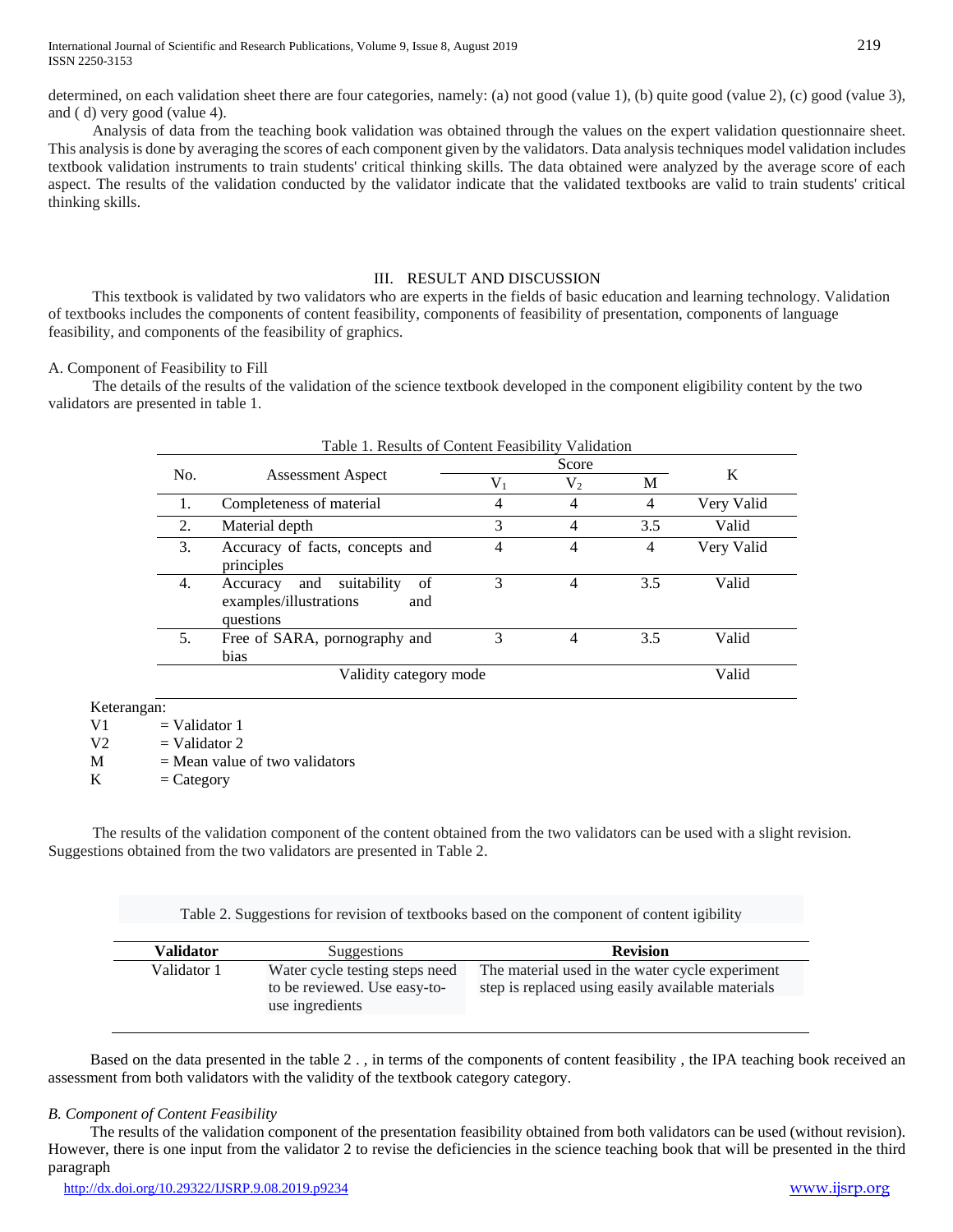| Table 3. Suggestions for revision of textbooks based on the component of |  |  |
|--------------------------------------------------------------------------|--|--|
|                                                                          |  |  |

| presentation reasibility |                      |                                |  |  |  |  |
|--------------------------|----------------------|--------------------------------|--|--|--|--|
| <b>Validator</b>         | Saran                | Perbaikan                      |  |  |  |  |
| Validator 2              | The space on page 31 | Spaces are corrected<br>$\Box$ |  |  |  |  |
|                          | needs to be reviewed | according to the suggestions   |  |  |  |  |
|                          |                      | submitted                      |  |  |  |  |

The details of the results of the validation of science teaching books developed in the component of the feasibility of presentation by the two va lidators are presented in T- 4.

|                  |                                                                                        | <b>Skor</b>    |                |                  |                   |
|------------------|----------------------------------------------------------------------------------------|----------------|----------------|------------------|-------------------|
| No.              | <b>Aspek Penilaian</b>                                                                 | $V_1$          | $\mathbf{V}_2$ | M                | K                 |
| 1.               | Systematic consistency in the<br>chapter                                               | $\overline{4}$ | $\overline{4}$ | $\overline{4}$   | Very Valid        |
| 2.               | Logic / presentation                                                                   | $\overline{4}$ | $\overline{4}$ | $\overline{4}$   | Very Valid        |
| 3.               | organizer<br>(learning<br>Advance<br>motivation generator)                             | 3              | $\overline{4}$ | 3.5              | Valid             |
| $\overline{4}$ . | There are practice questions at the<br>end of the chapter                              | 3              | $\overline{4}$ | 3.5              | Valid             |
| 5.               | There are references / reference<br>sources for text, image tables, and<br>attachments | 3              | $\overline{4}$ | $\overline{3.5}$ | Valid             |
| 6.               | The accuracy of numbering and<br>tables,<br>naming<br>images,<br>and<br>attachments    | 3              | $\overline{4}$ | 3.5              | Valid             |
| 7.               | is<br>orientation<br>Presentation<br>student-centered                                  | $\overline{4}$ | $\overline{4}$ | $\overline{4}$   | Very Valid        |
| 8.               | preliminary                                                                            | $\overline{4}$ | $\overline{4}$ | $\overline{4}$   | Very Valid        |
| 9.               | Table of contents                                                                      | $\overline{4}$ | $\overline{4}$ | $\overline{4}$   | Very Valid        |
| 10               | Glossary                                                                               | $\overline{4}$ | $\overline{4}$ | $\overline{4}$   | Very Valid        |
| 11               | Bibliography                                                                           | $\overline{4}$ | $\overline{4}$ | $\overline{4}$   | Very Valid        |
|                  | <b>Category V alidity mode</b>                                                         |                |                |                  | <b>Very Valid</b> |

Table 4. Results of Validation of Feasibility of Presentation

 $V1$  = Validator 1

 $V2 = Validator 2$ 

 $M = Mean value of two validators$ 

 $K =$ Category

Based on the data that has been presented in table 4. , in terms of the components of the feasibility of presenting textbooks, the textbooks for science received an assessment from both validators with the validity of the textbook category category.

# *C. Component of Language Feasibility*

The results of the language feasibility validation obtained from the two validators can be used with a slight revision. Suggestions obtained from the two v alidators are presented in table 5.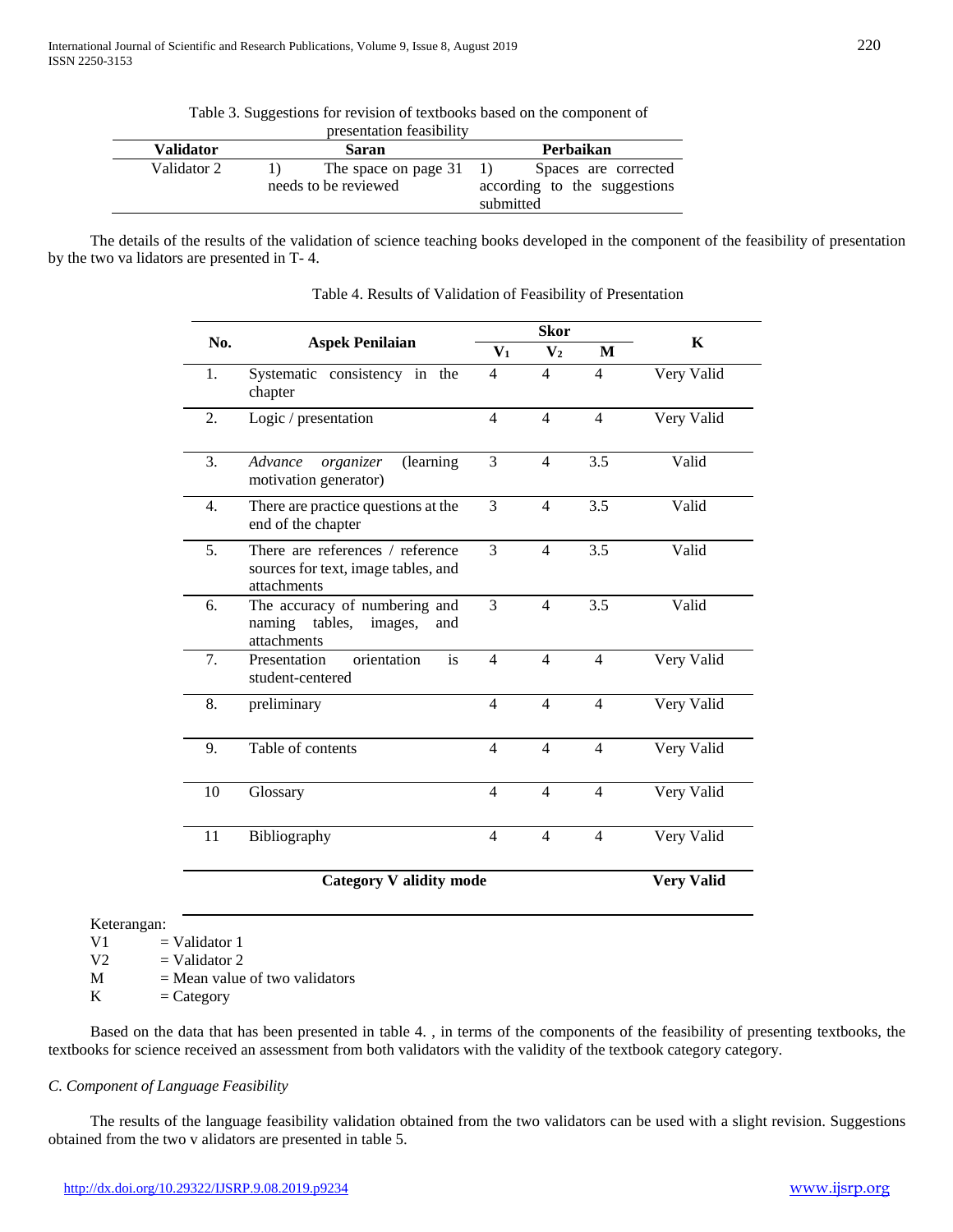| $1$ and $\overline{2}$ . |                                                                                      |                               |  |  |  |  |  |
|--------------------------|--------------------------------------------------------------------------------------|-------------------------------|--|--|--|--|--|
|                          | Suggestions for revision of textbooks based on the component of language feasibility |                               |  |  |  |  |  |
| Validator                | <b>Suggestion</b>                                                                    | <b>Repair</b>                 |  |  |  |  |  |
| Validator 1              | There are a number of words                                                          | Some incorrectly written      |  |  |  |  |  |
|                          | that are still incorrectly written                                                   | words are corrected according |  |  |  |  |  |
|                          |                                                                                      | to PUEBI                      |  |  |  |  |  |

 $Table 5.$ 

The details of the results of the validation of the IPA teaching books are the components of linguistic feasibility by the two vidators presented in table 6 .

|     | <b>Assessment Aspect</b>                                                                                                                      |             | Score     |     |              |
|-----|-----------------------------------------------------------------------------------------------------------------------------------------------|-------------|-----------|-----|--------------|
| No. |                                                                                                                                               | $V_{\perp}$ | $V_{\nu}$ | M   | K            |
| 1.  | Conformity with the<br>level of<br>of<br>development<br>students'<br>thinking                                                                 | 4           | 4         | 4   | Very Valid   |
| 2.  | Understanding of students about<br>the message                                                                                                | 3           | 4         | 3.5 | Valid        |
| 3.  | The ability to motivate students                                                                                                              | 3           | 4         | 3.5 | Valid        |
| 4.  | The accuracy of grammar and<br>sentence structure as well as the<br>consistency and consistency of<br>the use of symbols / symbols /<br>terms | 4           | 4         | 4   | Very Valid   |
| 5.  | Linkage and integrity of meaning                                                                                                              | 3           | 4         | 3.5 | Valid        |
|     | Validity category mode                                                                                                                        |             |           |     | <b>Valid</b> |

Keterangan:

 $V1$  = Validator 1

 $V2 = Validator 2$ 

M= Mean value of two validators

 $K =$  Category

Based on the data presented in Table 6 . In terms of the linguistic feasibility component of the textbook, the IPA teaching book received an evaluation from the two validators with the validity of the textbook category category .

# *D. Kegrafikaan Feasibility Components*

*The results of the validation of the grammatical feasibility component obtained from the two validators can be used with a slight revision. Suggestions were obtained from both validators presented in Tabe l 7.*

|             | Table 7. S aran revision of textbooks based components eligibility kegrafikaan |                                                                   |  |  |  |  |  |
|-------------|--------------------------------------------------------------------------------|-------------------------------------------------------------------|--|--|--|--|--|
| Val idator  | Suggestion                                                                     | Repair                                                            |  |  |  |  |  |
| Validator 1 |                                                                                | The <i>font</i> type on the cover The <i>font</i> on the cover is |  |  |  |  |  |

must be consistent

The details of the validation results of the feasibility IPA textbook kegrafikaan by both validators are presented in Table 8.

|     | Table 8. Results of Regrafikaan Feasibility Vandation                                           |   |               |    |       |  |
|-----|-------------------------------------------------------------------------------------------------|---|---------------|----|-------|--|
| No. | <b>Assessment Aspect</b>                                                                        |   | <b>Score</b>  | Κ  |       |  |
|     |                                                                                                 |   | $\mathbf V$ . |    |       |  |
|     | Book size conformity with ISO standards                                                         |   | 4             | 35 | Valid |  |
| 2.  | Suitability with the contents of the book                                                       |   | 4             | 35 | Valid |  |
| 3.  | The appearance of elements of the layout on the<br>front, back, and back cover has <i>unity</i> | 3 |               | 35 | Valid |  |

consistent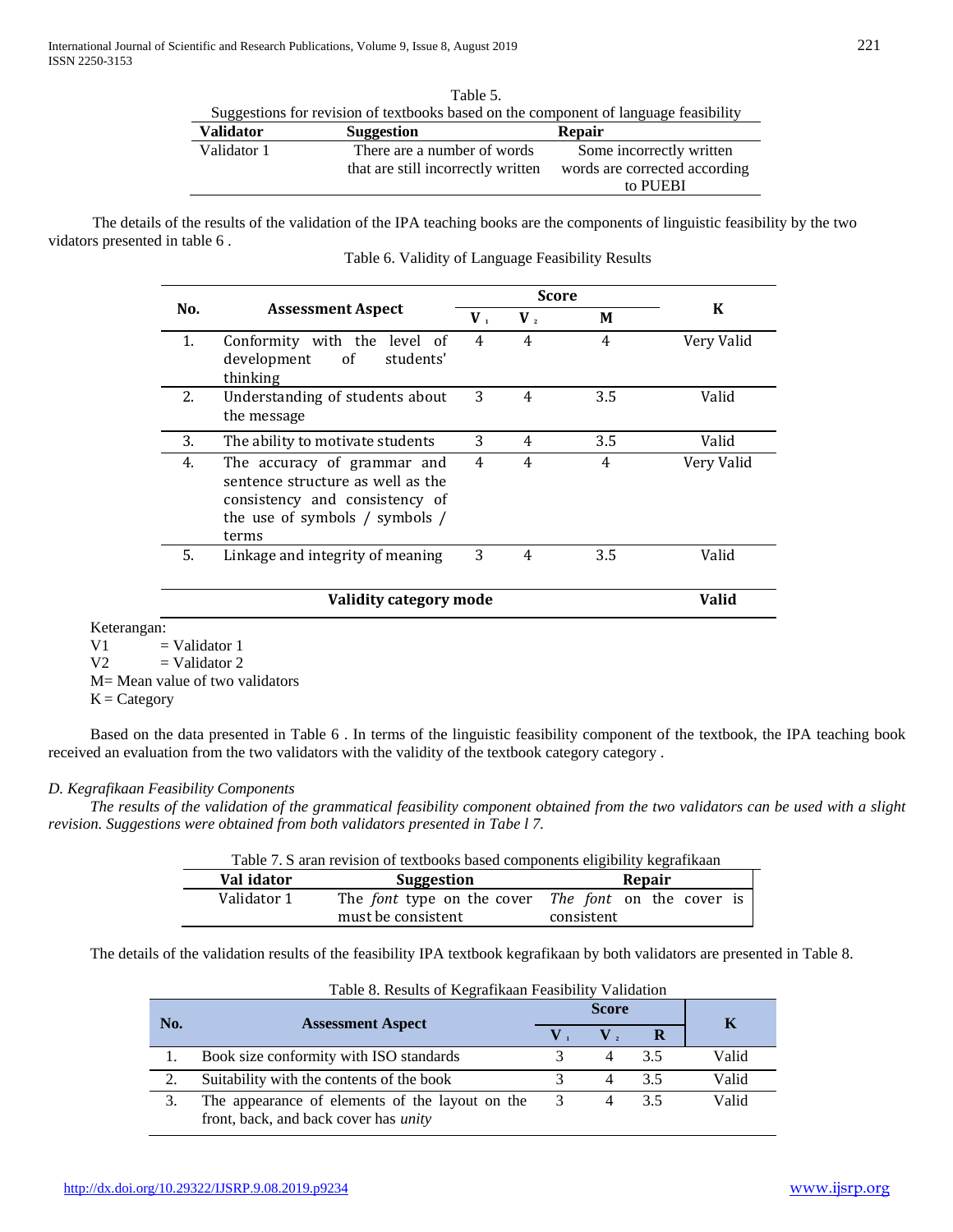| No.                    | <b>Assessment Aspect</b>                                                                                                                                                        | <b>Score</b> |             |     | K     |
|------------------------|---------------------------------------------------------------------------------------------------------------------------------------------------------------------------------|--------------|-------------|-----|-------|
|                        |                                                                                                                                                                                 | $V_{1}$      | ${\bf V}$ , | R   |       |
| 4.                     | The appearance of elements of the layout on the<br>front, back, and back covers gives the impression of<br>a good and harmonious rhythm                                         | 3            | 4           | 3.5 | Valid |
| 5.                     | A good center of view on titles and illustrations                                                                                                                               | 3            | 4           | 3.5 | Valid |
| 6.                     | The composition of the layout elements (titles,<br>authors, illustrations, logos, etc.) is balanced and has<br>a pattern that matches the layout of the contents of<br>the book | 3            | 4           | 3.5 | Valid |
| 7.                     | Size comparison of proportional layout elements                                                                                                                                 | 3            | 4           | 3.5 | Valid |
| 8.                     | Have a good contrast                                                                                                                                                            | 3            | 4           | 3.5 | Valid |
| Validity category mode |                                                                                                                                                                                 |              |             |     | Valid |

Keterangan:

 $V1 = Validator 1$ 

 $V2 = Validator 2$ 

R = Rata-rata nilai dua validator

 $K = K \atop R$ 

Based on the data presented in Table 8, in terms of the components of the feasibility of the academic textbooks, the science teaching books received an assessment from the two validators with the validity of the textbook category category

## *A. Recapitulation of Results of Science Textbook Validation*

Based on the results of the textbook validation in each component of feasibility, the following is the recapitulation of the category of validity mode in each component of the validity of the textbook.

| No. | <b>Component of Feasibility</b>             | <b>Component Feasibility</b><br><b>Category Mode</b> |  |
|-----|---------------------------------------------|------------------------------------------------------|--|
| 1.  | Content Feasibility                         | Valid                                                |  |
| 2.  | <b>Feasibility of Presentation</b>          | Very Valid                                           |  |
| 3.  | Feasibility of Language                     | Valid                                                |  |
| 4.  | Feasibility of Kegrafikaan                  | Valid                                                |  |
|     | <b>Mode for the Feasibility of Textbook</b> | Valid                                                |  |

#### Table 9. Recapitulation of Modes of Validity Category for each Textbook Component

Based on the data presented in Table 9 . , from the validation of each component of the textbook feasibility, the science teaching book received an evaluation from both validators with valid textbook category validity mode so it can be concluded that science teaching books are based on valid metacognitive strategies to train critical thinking skills of elementary school students

#### VI. CONCLUSION

The validity of textbooks fulfills very valid criteria, namely in terms of the component of feasibility of contents with an average score of 4, the component of feasibility of presentation with an average score of 4, the component of language feasibility with an average score of 4, and the feasibility component of the average score of 4.

## ACKNOWLEDGMEN

T

We are especially grateful to Universitas Negeri Surabaya lecturer, validator, and all those who directly and indirectly helped us in this research

#### **REFERENCE**

S

[2] Peraturan Menteri Pendidikan dan Kebudayaan Republik Indonesia Nomor 20 Tahun 2016 Tentang Standar Kompetensi Lulusan Pendidikan Dasar dan Menengah. *Jakarta: Menteri Pendidikan Nasional*. 2016, p. 8.

<sup>[1]</sup> Sukardi. *Skill Abad 21 dan Peran Guru*.<http://sumeks.co.id/skill-abad-21-dan-peran-guru/> . 2018.